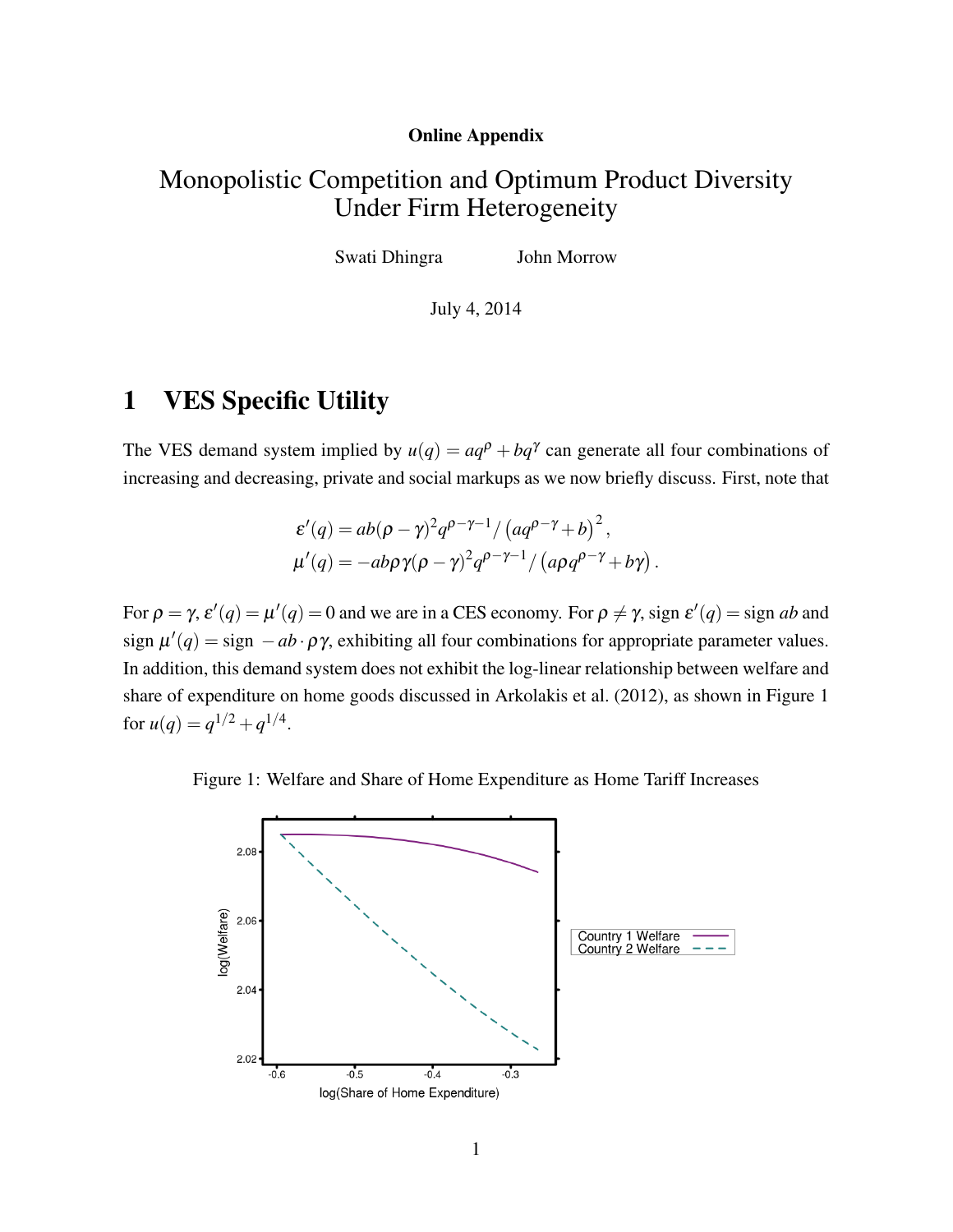### 2 Converse of the Folk Theorem

We now consider general consumer preferences of the form given by Equation [\(1\)](#page-1-0).

<span id="page-1-0"></span>
$$
U(M_e, c_d, q) \equiv v(M_e, c_d) \int_0^{c_d} u(q(c))g(c)dc \qquad (1)
$$

where ν is positive and continuously differentiable, and *u* satisfies Definition 1.

Proposition. *Under VES demand, a necessary condition for the market equilibrium to be socially optimal is that u is CES.*

*Proof.* Assume an equilibrium exists which is socially optimal with *M<sup>e</sup>* and *c<sup>d</sup>* fixed by that equilibrium. Also let  $q^*(c)$  denote equilibrium quantities. If the equilibrium is efficient for these fixed  $M_e$  and  $c_d$ , the quantities  $q_p(c)$  a policymaker would choose must be optimal. For convenience, define the functional  $H(q)$  as in the above proof and let  $U^*(q) \equiv U(M_e, c_d, q)$  be as in Equation [\(1\)](#page-1-0). By Theorems 5.11 and 5.15 of Troutman, a necessary condition for  $q_p$  to be optimal is that either  $\delta H(q_p; \xi) = 0 \ \forall \xi \in \mathcal{C}^1[0, c_d]$  or  $\exists \lambda \text{ s.t. } \delta U^*(q_p) = \lambda \delta H(q_p; \xi) = 0$  $\forall \xi \in \mathscr{C}^1[0,c_d]$ . We will rule out the first and exploit an implication of the second. **Case 1:**  $\delta H(q_p; \xi) = 0 \,\forall \xi \in \mathcal{C}^1[0, c_d]$ .  $\forall \xi$  we have that

$$
\delta H(q_p; \xi) = \int_0^{c_d} \xi(c) c g(c) dc = 0
$$

which implies  $cg(c)$  is identically zero on  $[0, c_d]$  which is clearly not optimal. **Case 2:**  $\delta U^*(q_p) = \lambda \delta H(q_p; \xi)$   $\forall \xi \in \mathcal{C}^1[0, c_d]$ . For any fixed  $M_e$  and  $c_d$  and  $\forall \xi$  we have that

$$
v(M_e, c_d) \int_0^{c_d} \xi(c) u'(q_p(c)) g(c) dc = \lambda M_e \int_0^{c_d} \xi(c) cg(c) dc
$$

so for  $\lambda' \equiv \lambda M_e/v(M_e, c_d)$  we have  $\int_0^{c_d} [u'(q_p(c)) - \lambda' c]g(c)\xi(c)dc = 0$  and since g is  $\mathcal{C}^1$  and strictly positive, we conclude

<span id="page-1-1"></span>
$$
u'(q_p(c)) = \lambda' c \tag{2}
$$

Using similar reasoning, a monopolist with costs  $c$  picks  $q_m(c)$  according to

$$
\max_{q_m(c)}[D(q_m(c)) - c]q_m(c) = \max_{q_m(c)}[u'(q_m(c))/\delta - c]q_m(c)
$$
 (Market)

so long as the resulting profit covers *f*. By assumption, the quantity FOC  $[u'(q_m(c))/\delta - c]$  +  $u''(q_m(c))q_m(c)/\delta = 0$  uniquely determines each monopolist's optimal quantity which must be  $q^*(c)$  in equilibrium. We conclude that  $q^*(c)$  is implicitly determined by the monopolist FOC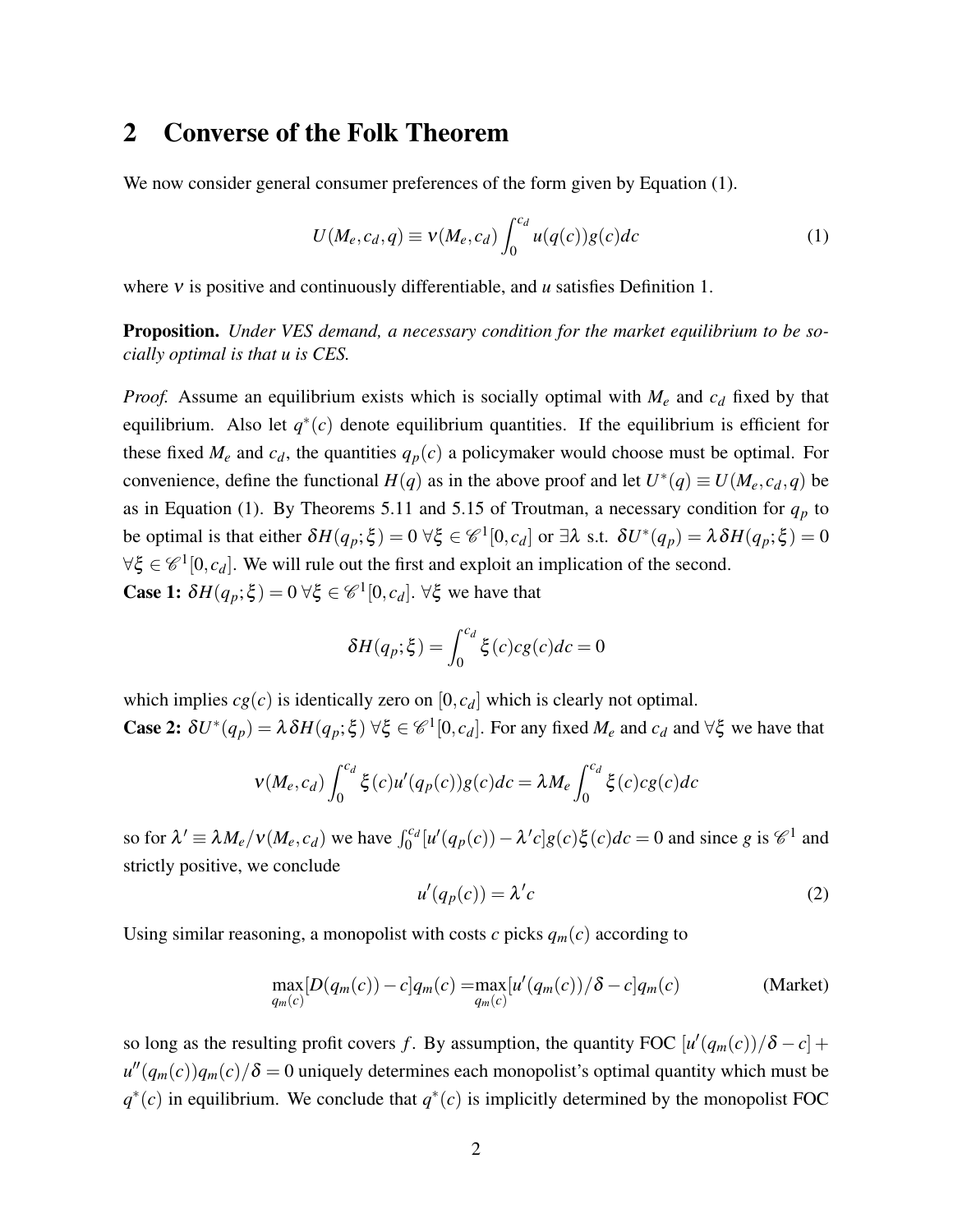as given in Equation [\(3\)](#page-2-0).

<span id="page-2-0"></span>
$$
u'(q^*(c)) + u''(q^*(c))q^*(c) = \delta c \tag{3}
$$

We now show  $q^* = q_p$ . Since  $H(q_p) = H(q^*)$  and  $H(q)$  is linear in *q*, any convex combination  $q_{\alpha} \equiv \alpha q^* + (1 - \alpha) q_p$  has  $H(q_{\alpha}) = H(q_p) = H(q^*)$  and so is attainable. Since *u* is strictly concave, a standard concavity argument shows that the optimality of  $q_p$  and  $q^*$  implies  $q_p$  =  $q_{\alpha} = q^* \quad \forall \alpha \in [0,1]$ . Now comparing Equations [\(2\)](#page-1-1) and [\(3\)](#page-2-0) with the knowledge that  $q^* = q_p$ and dividing the second by the first we see Equation [\(4\)](#page-2-1) holds on  $[0, c_d]$ .

$$
1 + u''(q_p(c))q_p(c)/u'(q_p(c)) = \delta/\lambda'
$$
\n(4)

Equation [\(4\)](#page-2-1) implies for some constant  $k_0$  that for each  $c \in [0, c_d]$  that

<span id="page-2-1"></span>
$$
u''(q_p(c))q_p(c) = k_0u'(q_p(c))
$$

Equation [\(3\)](#page-2-0) paired with  $u'' < 0$  shows that  $q(c)$  is strictly decreasing so we have that  $q([0, c_d])$  =  $[q(c_d), q(0)]$ . Consequently,  $\forall x \in [q(c_d), q(0)]$  we have that  $u''(x)x = k_0u'(x)$ . Standard solution techniques imply that the unique continuously differentiable solution for *u* on  $[0, c_d]$  is  $u(x) =$  $\alpha + \beta x^{\gamma}$  for constants  $\alpha, \beta, \gamma$ , which is precisely the CES form up to an affine transformation.  $\Box$ 

## 3 Trade and Market Size

Proposition. *Free trade between countries of sizes L*1,...,*L<sup>n</sup> has the same market outcome as a unified market of size*  $L = L_1 + ... + L_n$ *.* 

*Proof.* Consider a home country of size *L* opening to trade with a foreign country of size  $L^*$ . Suppose the consumer's budget multipliers are equal in each country so  $\delta = \delta^*$  and that the terms of trade are unity. We will show that the implied allocation can be supported by a set of prices and therefore constitutes a market equilibrium. The implied quantity allocation, productivity level and per capita entry are the same across home and foreign consumers, so opening to trade is equivalent to an increase in market size from  $L$  to  $L + L^*$ .

Let *e* denote the home terms of trade, so

$$
e \equiv M_e^* \int_0^{c_d^*} p_x^* q_x^* L dG/M_e \int_0^{c_d} p_x q_x L^* dG
$$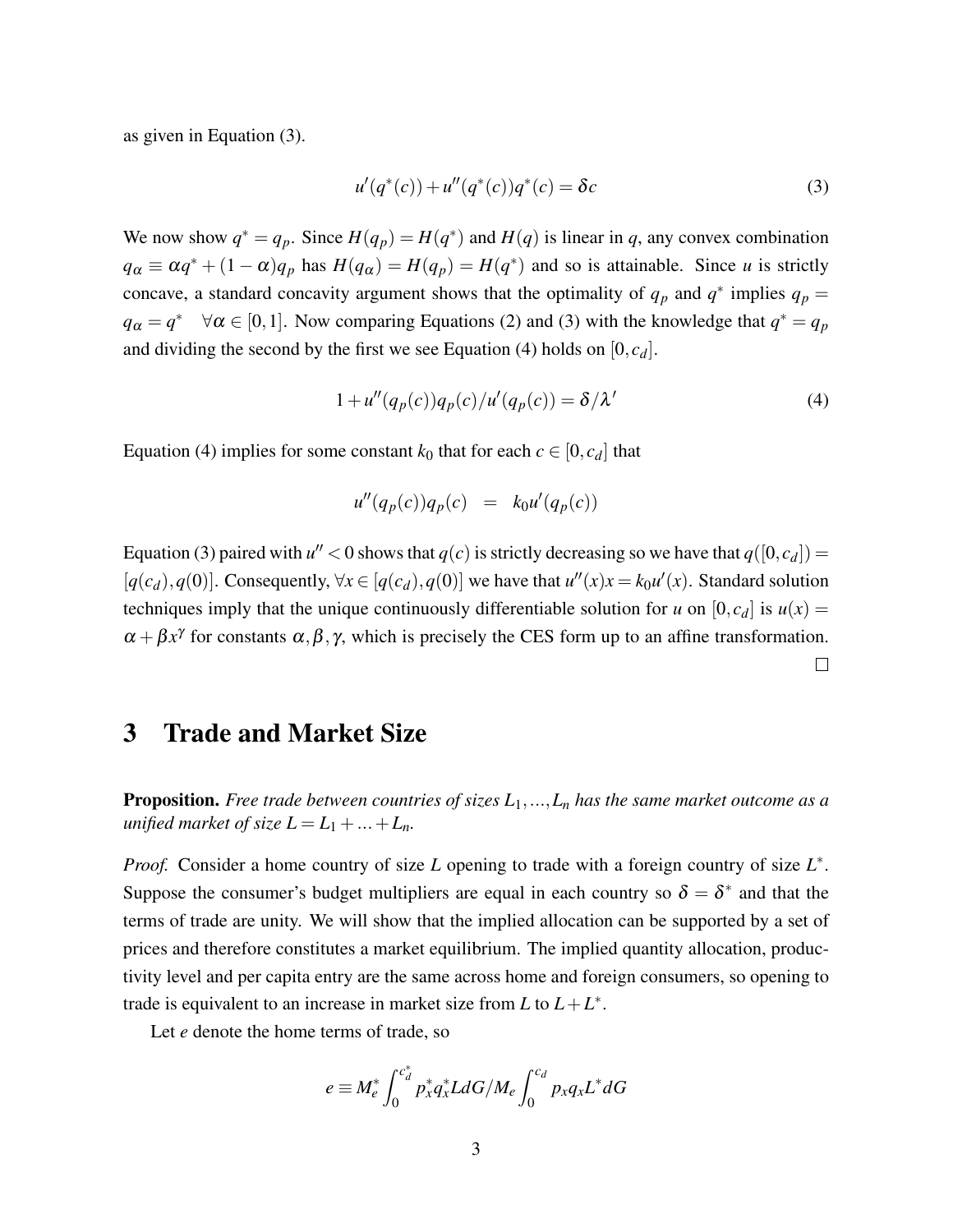and by assumption  $e = e^* = 1$ . Then the  $MR = MC$  condition implies a home firm chooses  $p(c)[1 - \mu(q(c))] = c$  in the home market and  $e \cdot p_x(c)[1 - \mu(q_x(c))] = c$  in the foreign market. A foreign firm chooses  $e^* \cdot p^*(c)[1 - \mu(q^*(c))] = c$  in the foreign market and  $p_x^*(c)[1 \mu(q^*_x(c))] = c$  in the home market. When  $\delta = \delta^*$  and  $e = e^* = 1$ , quantity allocations and prices are identical, i.e.  $q(c) = q_x^*(c) = q^*(c) = q_x(c)$  and  $p(c) = p_x^*(c) = p^*(c) = p_x(c)$ .

This implies cost cutoffs are also the same across countries. The cost cutoff condition for home firms is  $\pi + e\pi_x = (p(c_d) - c_d)q(c_d)L + e(p_x(c_d) - c_d)q_x(c_d)L^* = f$ . Substituting for optimal  $q^*$  and  $q^*$  in the analogous foreign cost cutoff condition implies  $c_d = c_d^*$ *d* . From the resource constraint, this fixes the relationship between entry across countries as  $L/M_e =$  $\int_0^{c_d} [cq(c) + cq_x(c) + f] dG + f_e = L^* / M_e^*$ . Thus,  $\delta = \delta^*$  and  $e = e^* = 1$  completely determines the behavior of firms. What remains is to check that  $\delta = \delta^*$  and  $e = e^* = 1$  is consistent with the consumer's problem and the balance of trade at these prices and quantities consistent with firm behavior.

For the consumer's problem, we require at home that  $1 = M_e \int_0^{c_d} pq dG + M_e^* \int_0^{c_d^*} p_x^* q_x^* dG$ , which from  $L/M_e = L^*/M_e^*$  is equivalent to

$$
L/M_e = L \int_0^{c_d} pq dG + L^* \int_0^{c_d^*} p_x^* q_x^* dG = L \int_0^{c_d} pq dG + L/M_e - L \int_0^{c_d} p_x q_x dG.
$$

Therefore to show the consumer's problem is consistent, it is sufficient to show expenditure on home goods is equal to expenditure on exported goods ( $\int_0^{c_d} pqdG = \int_0^{c_d} p_xq_x dG$ ), which indeed holds by the above equalities of prices and quantities. To show the balance of trade is consistent, we use the consumer budget constraint which gives

$$
e = M_e^* \int_0^{c_d^*} p_x^* q_x^* L dG/M_e \int_0^{c_d} p_x q_x L^* dG = M_e^* L/M_e L^* = 1.
$$

Similarly, the implied foreign terms of trade is  $e^* = 1$ . Thus  $\delta = \delta^*$  and  $e = e^* = 1$  generate an allocation consistent with monopolistic competition and price system consistent with consumer maximization and free trade.  $\Box$ 

### 4 Large Market Results

Lemma. *As market size becomes large:*

- *1. Market revenue is increasing in market size and goes to infinity.*
- *2. At the optimum, utility per capita is increasing in market size and goes to infinity.*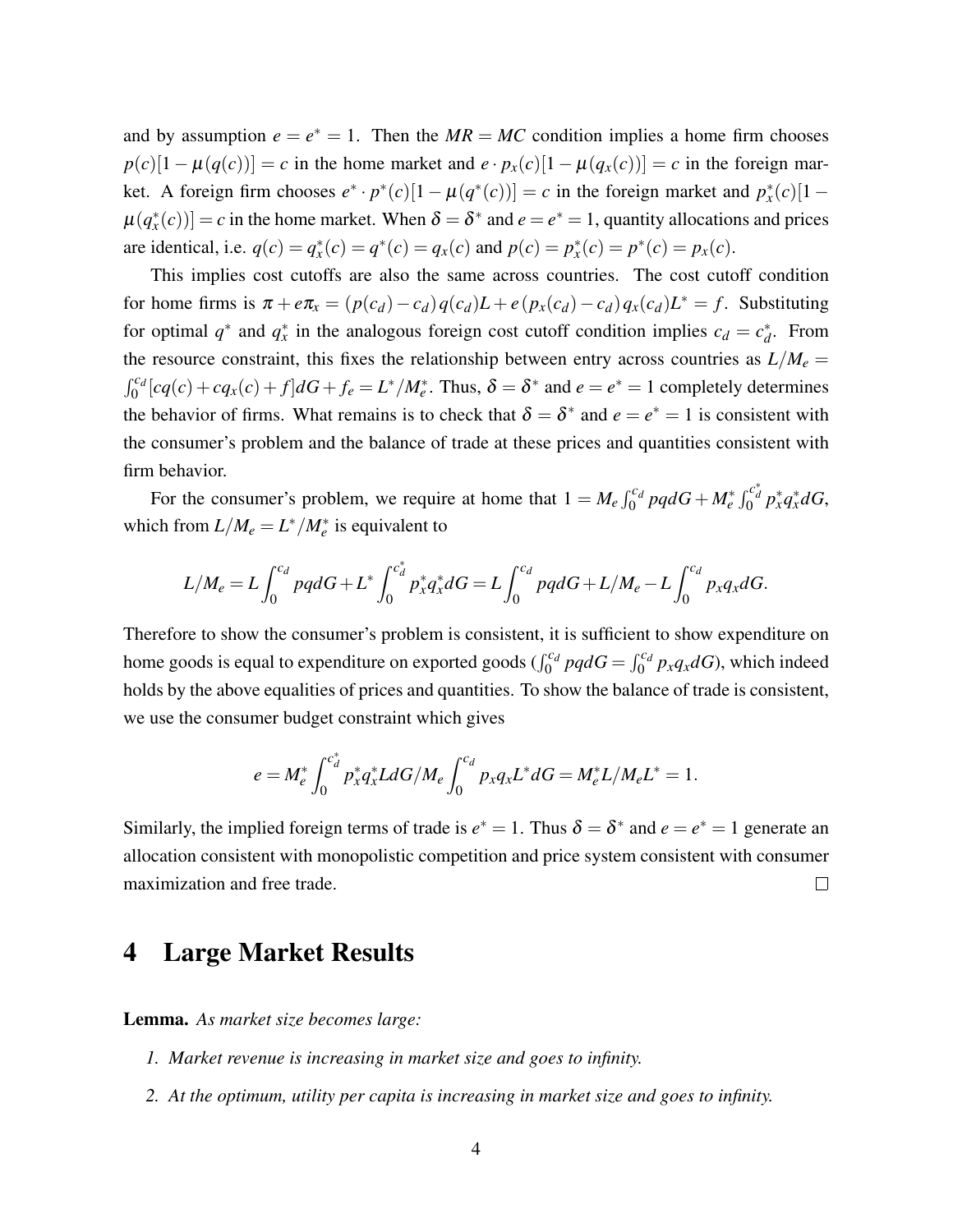#### *3. Market entry goes to infinity.*

*Proof.* From above, the market allocation solves

$$
\max_{M_e, c_d, q(c)} LM_e \int_0^{c_d} u'(q(c)) q(c) dG \text{ subject to } L \geq M_e \left( \int_0^{c_d} Lcq(c) + f dG + F_e \right).
$$

Let  $R(L) \equiv M_e \int_0^{c_d} u' (q(c)) q(c) dG$  be the revenue per capita under the market allocation. Fix *L* and let  $\{q(c), c_d, M_e\}$  denote the market allocation with *L* resources. Consider an increased resource level  $\tilde{L} > L$  with allocation  $\{\tilde{q}(c), \tilde{c}_d, \tilde{M}_e\} \equiv \{(L/\tilde{L}) \cdot q(c), c_d, (\tilde{L}/L) \cdot M_e\}$  which direct inspection shows is feasible. This allocation generates revenue per capita of

$$
\tilde{M}_e \int_0^{\tilde{c}_d} u'(\tilde{q}(c)) q(c) dG = M_e \int_0^{c_d} u'((L/\tilde{L}) \cdot q(c)) q(c) dG \le R(\tilde{L}).
$$

Since *u* is concave, it follows that  $R(\tilde{L}) > R(L)$ . Since  $\tilde{q}(c) = (L/\tilde{L}) \cdot q(c) \longrightarrow 0$  for all  $c > 0$ and  $\lim_{q\to 0} u'(q) = \infty$ , revenue per capita goes to infinity as  $\tilde{L} \longrightarrow \infty$ . A similar argument holds for the social optimum.

First note that  $q(c)$  is fixed by  $u'(q(c))[1-\mu(q(c))] = \delta c$ , and  $\delta \longrightarrow \infty$  and  $\mu(q(c))$  is bounded, it must be that  $u'(q(c)) \longrightarrow \infty$  for  $c > 0$ . This requires  $q(c) \longrightarrow 0$  for  $c > 0$ . Since revenue  $u'(q(c))q(c)$  is equal to  $\varepsilon(q(c))u(q(c))$  and  $\varepsilon$  is bounded, revenue also goes to zero for each  $c > 0$ . Revenue is also decreasing in  $\delta$  for every *c*, so we can bound revenue with a function  $B(c)$ . In particular, for any fixed market size  $\tilde{L}$  and implied allocation  $\{\tilde{q}(c), \tilde{c}_d, \tilde{M}_e\}$ , for  $L \geq \tilde{L}$ :

$$
u'(q(c))q(c)\mathbf{1}_{[0,c_d]}(c) \le u'(\tilde{q}(c))\tilde{q}(c)\mathbf{1}_{[0,\tilde{c}_d]}(c) + u'(\tilde{q}(\tilde{c}_d))\tilde{q}(\tilde{c}_d)\mathbf{1}_{[\tilde{c}_d,\infty]}(c) \equiv B(c) \tag{5}
$$

where we appeal to the fact that  $q(c)$  is decreasing in *c* for any market size. Since for any *L*,  $\int_0^{c_d} u'(q(c)) q(c) dG = \delta/M_e$ , it is clear that  $\int_0^{\infty} B(c) dG = \int_0^{\tilde{c}_d} u'( \tilde{q}(c)) \tilde{q}(c) dG + u'( \tilde{q}(c_d)) \tilde{q}(c_d) <$ ∞. Since  $u'(q(c))q(c)$  converges pointwise to zero for  $c > 0$ , we conclude

$$
\lim_{L \to \infty} \int_0^{c_d} u'(q(c)) q(c) dG = \int_0^{c_d} \lim_{L \to \infty} u'(q(c)) q(c) dG = 0
$$

by dominated convergence. Therefore  $\lim_{L\to\infty} \delta/M_e = 0$  which with  $\delta \to \infty$  shows  $M_e \to \infty$ . The optimal allocation case is similar.  $\Box$ 

**Lemma.** For all market sizes and all positive marginal cost  $(c > 0)$  firms:

1. *Profits* ( $\pi(c)$ ) and social profits ( $\sigma(c) \equiv (1 - \varepsilon(c))/\varepsilon(c) \cdot cq(c)L - f$ ) are bounded.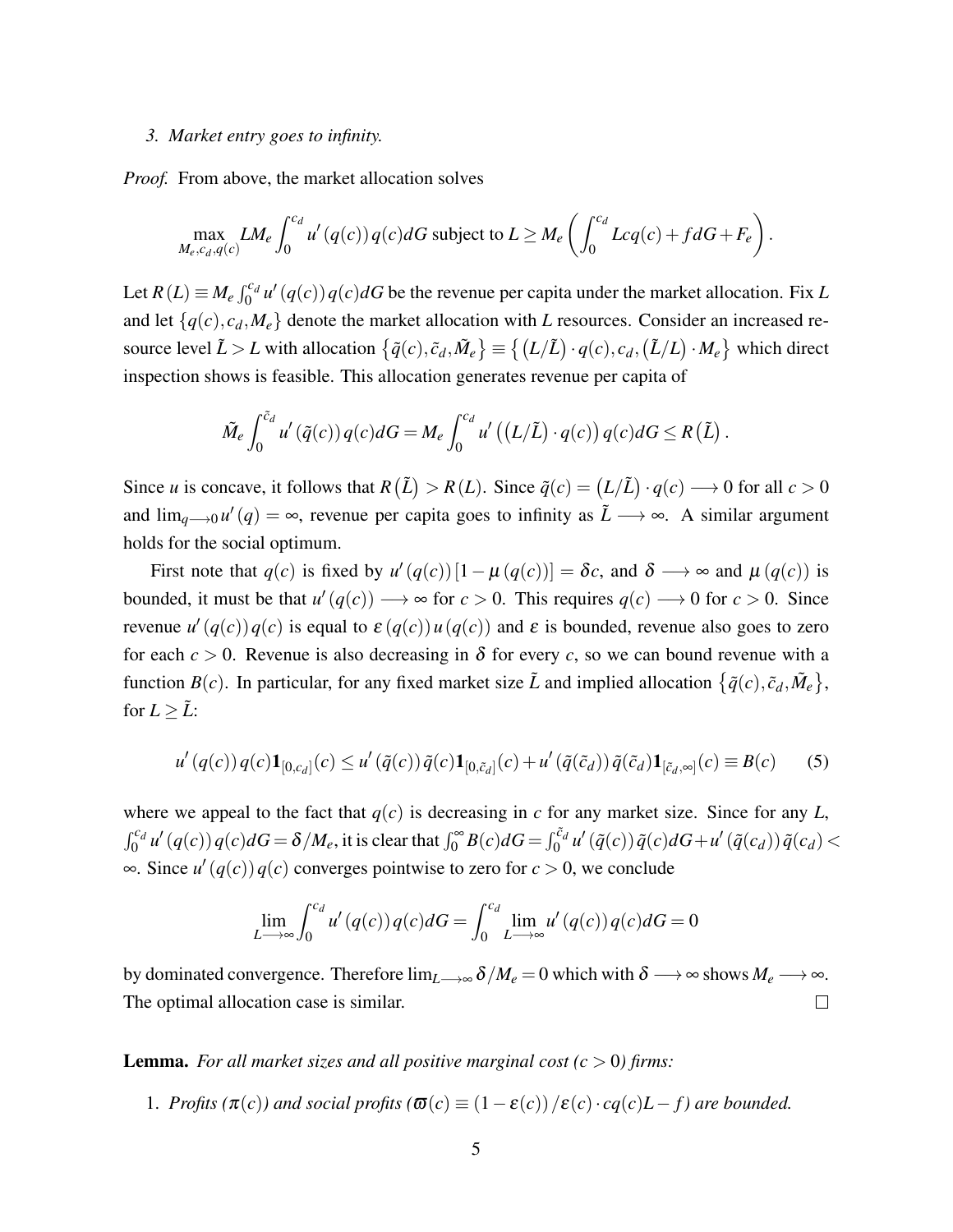#### 2. *Total quantities (Lq*(*c*)*) in the market and optimal allocation are bounded.*

*Proof.* For any costs  $c_L < c_H$ ,  $q(c_H)$  is in the choice set of a firm with costs  $c_L$  and therefore

<span id="page-5-0"></span>
$$
\pi(c_L) \ge (p(c_H) - c_L)q(c_H)L - f = \pi(c_H) + (c_H - c_L)q(c_H)L.
$$
\n(6)

Furthermore, for every  $\tilde{c} > 0$ , we argue  $\pi(\tilde{c})$  is bounded. For  $\underline{c} \equiv \tilde{c}/2$ ,  $\pi(\tilde{c}) \leq \pi(\underline{c})$  while  $\pi(\underline{c})$  $\int_0^{c_d} \pi(c) dG = F_e$  and lim sup  $\int_0^{c_d} \pi(c) dG$  = is bounded since lim *L*→∞  $\pi(\underline{c}) = \infty$  would imply lim sup *L*→∞ *L*→∞ ∞. It follows from Equation [\(6\)](#page-5-0) that *Lq*(*c*) is bounded. Substituting ϖ for π leads to similar  $\Box$ arguments for the social optimum.

Lemma. *Assume interior convergence. Then as market size grows large:*

- *1. In the market, p(c) converges in*  $(0, \infty)$  *for c > 0 and Lq(c<sub>d</sub>) converges in*  $(0, \infty)$ *.*
- *2. In the optimum,*  $u \circ q(c)/\lambda q(c)$  *converges in*  $(0, \infty)$  *for*  $c > 0$ *, Lq*( $c_d$ ) *converges in*  $(0, \infty)$ *.*

*Proof.* Since  $q(c) \rightarrow 0$  for all  $c > 0$ ,  $\lim_{q \to 0} \mu(q) \in (0, 1)$  shows  $\lim_{L \to \infty} p(c)$  aligns with constant markups and thus converges for all  $c > 0$ . In particular,  $p(c_d)$  converges and  $L(p(c_d) - c_d)q(c_d)$  $f$  so it follows  $Lq(c_d)$  converges. Similar arguments hold for the social optimum.  $\Box$ 

Lemma. *Assume interior convergence and large market identification. Then for the market and social optimum, Lq(c) converges for*  $c > 0$ *.* 

*Proof.* Fix any  $c > 0$  and first note that for both the market and social planner,  $q(c)/q(c_d)$  =  $Lq(c)/Lq(c_d)$  and both  $Lq(c)$  and  $Lq(c_d)$  are bounded, so  $q(c)/q(c_d)$  is bounded.

Now consider the market.  $q(c)/q(c_d) \ge 1$  has at least one limit point and if it has two limit points, say a and b with  $a < b$ , there exist subsequences  $(q(c)/q(c_d))_{a_n} \to a$  and  $(q(c)/q(c_d))_{b_n} \to a$ *b*. There also exist distinct  $\kappa$  and  $\tilde{\kappa}$  in  $(a,b)$  so that eventually

$$
(q(c))_{a_n} < \kappa q(c_d)_{a_n} < \tilde{\kappa} q(c_d)_{b_n} < (q(c))_{b_n}.
$$

With  $u'' < 0$  this implies

$$
(u'(q(c))/u'(q(c_d)))_{a_n} > (u'(\kappa q(c_d))/u'(q(c_d)))_{a_n} > (u'(\tilde{\kappa}q(c_d))/u'(q(c_d)))_{b_n}
$$
  
> 
$$
(u'(q(c))/u'(q(c_d)))_{b_n}.
$$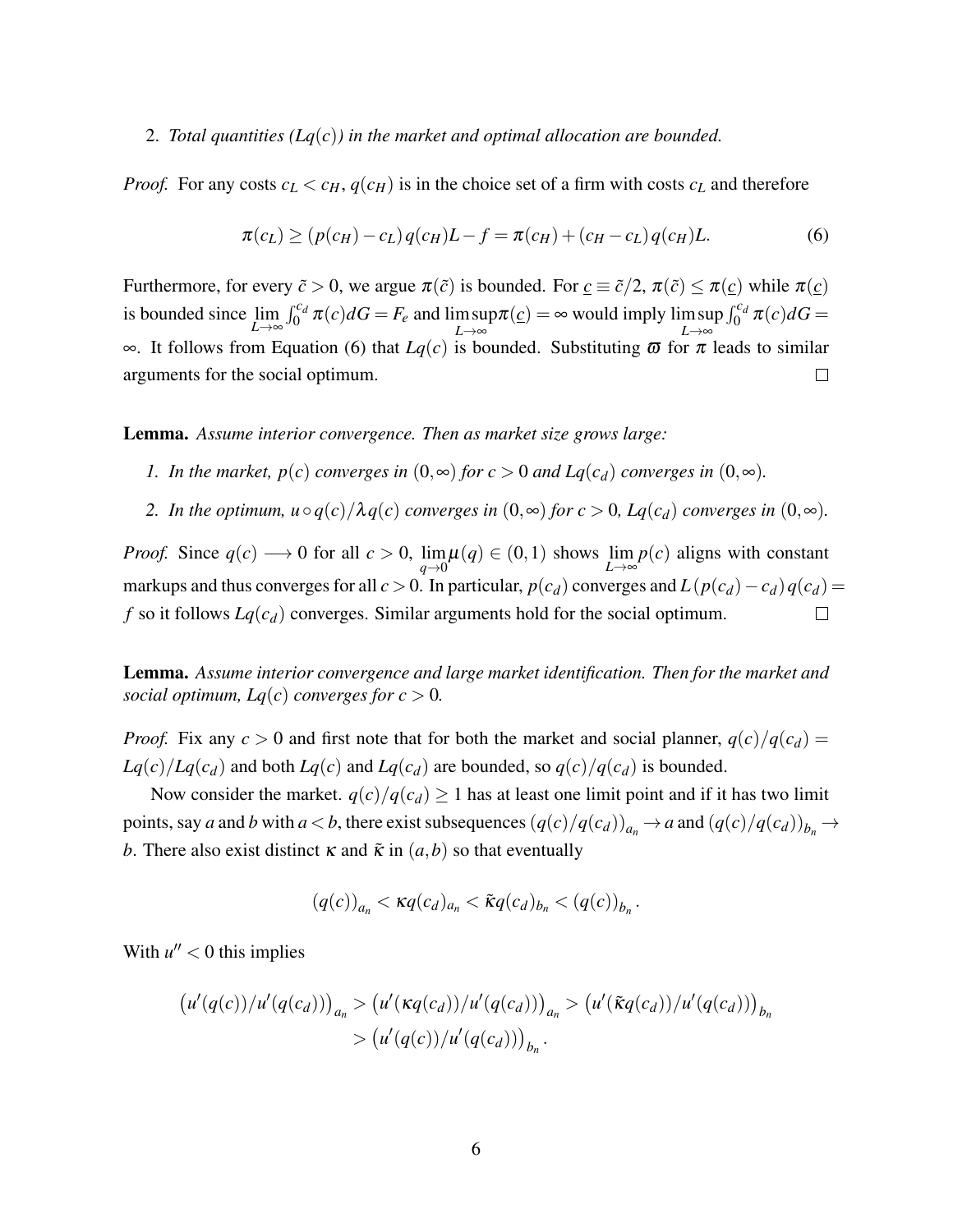By assumption,  $\lim_{q\to 0} u'(\kappa q)/u'(q) > \lim_{q\to 0} u'(\tilde{\kappa}q)/u'(q)$  but since  $q(c) \longrightarrow 0$ ,

$$
\lim_{n \to \infty} (u' \circ q(c)/u' \circ q(c_d))_{a_n} = \lim_{n \to \infty} ([1 - \mu \circ q(c)] c / [1 - \mu \circ q(c_d)] c_d)_{a_n} = c/c_d
$$

$$
= \lim_{n \to \infty} (u' \circ q(c)/u' \circ q(c_d))_{b_n}
$$

where we have used the fact that  $\lim_{q\to 0} \mu(q) \in (0,1)$ , however by assumption this contradicts  $a < b$ .

For the social optimum, this argument holds (substituting  $\varepsilon \neq 0$  for  $u'' < 0$ ) so long as

<span id="page-6-0"></span>
$$
\kappa \neq \tilde{\kappa} \text{ implies } \lim_{q \to 0} \left( u(\kappa q)/\kappa q \right) / \left( u(q)/q \right) \neq \lim_{q \to 0} \left( u(\tilde{\kappa} q)/\kappa q \right) / \left( u(q)/q \right). \tag{7}
$$

Since  $\lim_{q\to 0} u'(q) = \infty$  and  $\lim_{q\to 0} \varepsilon \in (0, \infty)$  it follows that  $\lim_{q\to 0} u(q)/q = \infty$ . By L'Hospital's rule,  $\lim_{q\to 0}$   $(u(\kappa q)/\kappa q)/u(q) = \lim_{q\to 0} u'(\kappa q)/u'(q)$  for all  $\kappa$  so the condition [\(7\)](#page-6-0) in holds because  $\kappa \neq \tilde{\kappa}$  implies  $\lim_{q \to 0} u'(\kappa q)/u'(q) \neq \lim_{q \to 0} u'(\tilde{\kappa}q)/u'(q)$ .

Lemma. *At extreme quantities, social and private markups align as follows:*

\n- 1. If 
$$
\lim_{q \to 0} 1 - \varepsilon(q) < 1
$$
 then  $\lim_{q \to 0} 1 - \varepsilon(q) = \lim_{q \to 0} \mu(q)$ .
\n- 2. If  $\lim_{q \to \infty} 1 - \varepsilon(q) < 1$  then  $\lim_{q \to \infty} 1 - \varepsilon(q) = \lim_{q \to \infty} \mu(q)$ .
\n

*Proof.* By assumption,  $\lim_{q \to 0} \varepsilon(q) > 0$ . Expanding this limit via L'Hospital's rule shows

$$
\lim_{q \to 0} \varepsilon(q) = \lim_{q \to 0} q / (u(q) / u'(q)) = \lim_{q \to 0} 1 / \lim_{q \to 0} (1 - u(q) u''(q) / (u'(q))^{2})
$$
  
=  $1 / \lim_{q \to 0} (1 + \mu(q) / \varepsilon(q)) = \lim_{q \to 0} \varepsilon(q) / \lim_{q \to 0} (\varepsilon(q) + \mu(q))$ 

which gives the first part of the result. Identical steps for  $q \rightarrow \infty$  give the second part.  $\Box$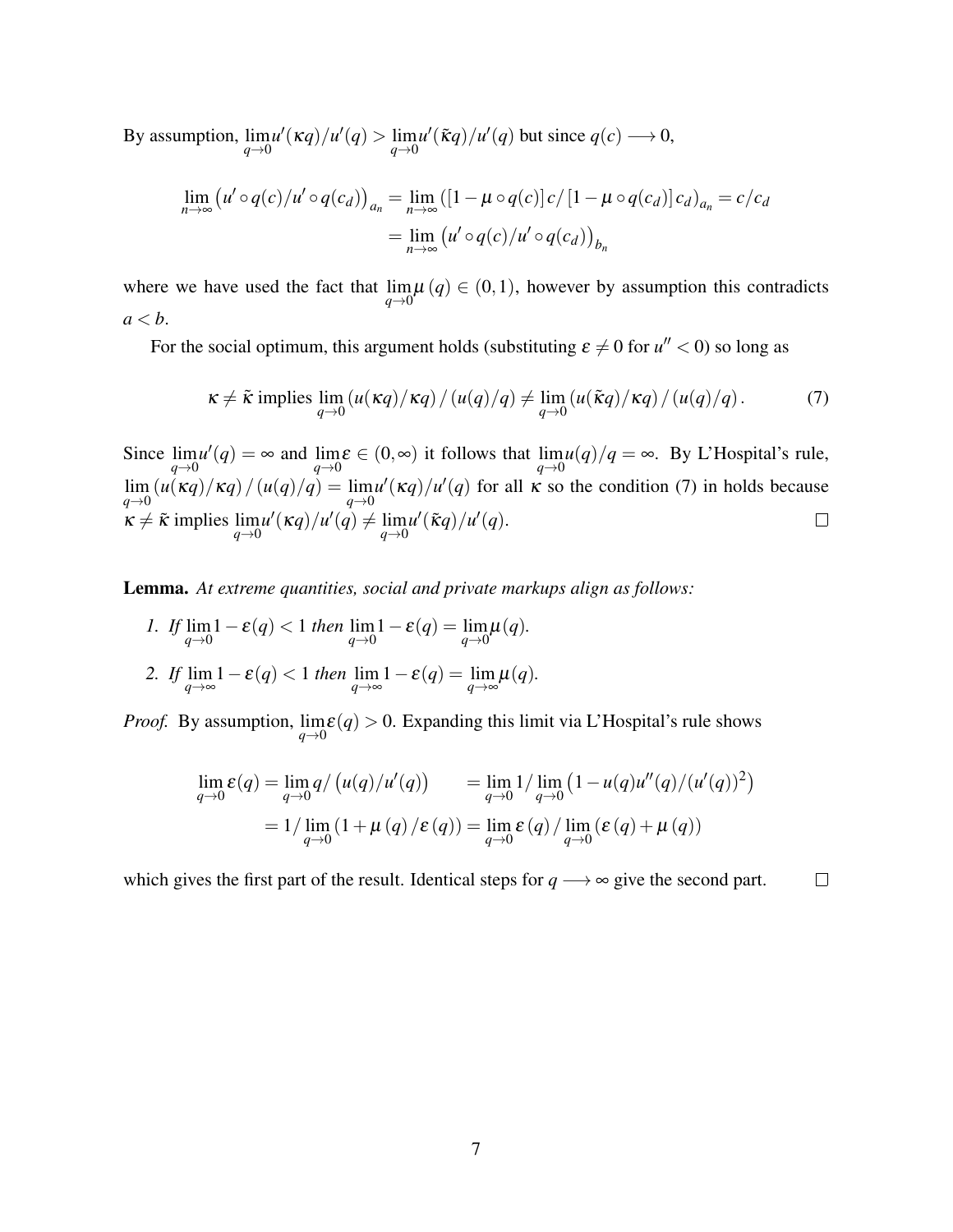### 5 Robustness of Efficiency under CES Demand

#### 5.1 Multiple Sectors

The optimal and market allocations can be summarized as solutions to the following maximization problem with  $\alpha = 0$  and  $\alpha = 1$  respectively:

$$
\max_{q_0, M_e, c_d, q(c)} U\left(q_0, M_e \int_0^{c_d} v_\alpha(q(c)) dG\right) \text{ subject to } 1 \ge q_0 + M_e \left(\int_0^{c_d} \left(cq(c) + f/L\right) dG + f_e/L\right). \tag{8}
$$

where  $v_{\alpha}(q) \equiv \alpha u'(q)q + (1 - \alpha)u(q)$ . Conditional on a resource allocation of  $(1 - q_0)$  towards differentiated goods, the FOCs for the optimal and market allocations within the differentiated goods sector are similar to the one-sector case. Therefore, the distortion results for the one-sector case hold for the multi-sector case, given a fixed resource allocation (1−*q*0).

#### 5.2 Non-constant Marginal Costs

To account for non-constant marginal costs, let the variable cost of production be  $\omega(q) \cdot cq$ . The benchmark model implicitly assumes  $\omega(q) = 1$ . Assuming strict concavity of the firm and the planner problems, the optimal and market allocations can be summarized as solutions to the following maximization program for  $\alpha = 0$  and  $\alpha = 1$ . Using the constructed function  $v_{\alpha}(q) \equiv \alpha u'(q)q + (1-\alpha)u(q),$ 

$$
\max_{M_e, c_d, q(c)} LM_e \int_0^{c_d} v_\alpha(q(c)) dG \text{ subject to } L \ge M_e \left( \int_0^{c_d} L\omega(q(c)) cq(c) + f dG + f_e \right). \tag{9}
$$

The FOCs for  $q(c)$  and  $c_d$  are:

$$
u' + \alpha u''q = \beta c \left[\omega + \omega'q\right]
$$

$$
u_d + \alpha \left(u'_d q_d - u_d\right) = \beta \left[\omega_d c_d q_d + f/L\right]
$$

where  $\beta$  is the Lagrange multiplier. The FOC for  $M_e$  is unchanged and the labor constraint is as specified above. From the envelope theorem,  $d \ln \beta / d \ln \alpha = 1 - \int u / \int v$ . Totally differentiating the  $c_d$  FOC and substituting for  $d \ln \beta / d \ln \alpha$ , the change in the cost cutoff is

$$
d\ln c_d/d\ln\alpha = \frac{\omega_d c_d q_d + f/L}{\omega_d c_d q_d} \frac{\alpha \left[ (1-\bar{\varepsilon}) - (1-\varepsilon_d) \right]}{\left[ 1-\alpha(1-\bar{\varepsilon}) \right] \left[ 1-\alpha(1-\varepsilon_d) \right]}.
$$

Therefore, sign  $d \ln c_d / d \ln \alpha =$  sign  $(1 - \varepsilon)'$  and introducing non-constant marginal costs does not change the comparative static for firm selection. The market under-selects when  $(1 - \varepsilon)' > 0$ and vice-versa.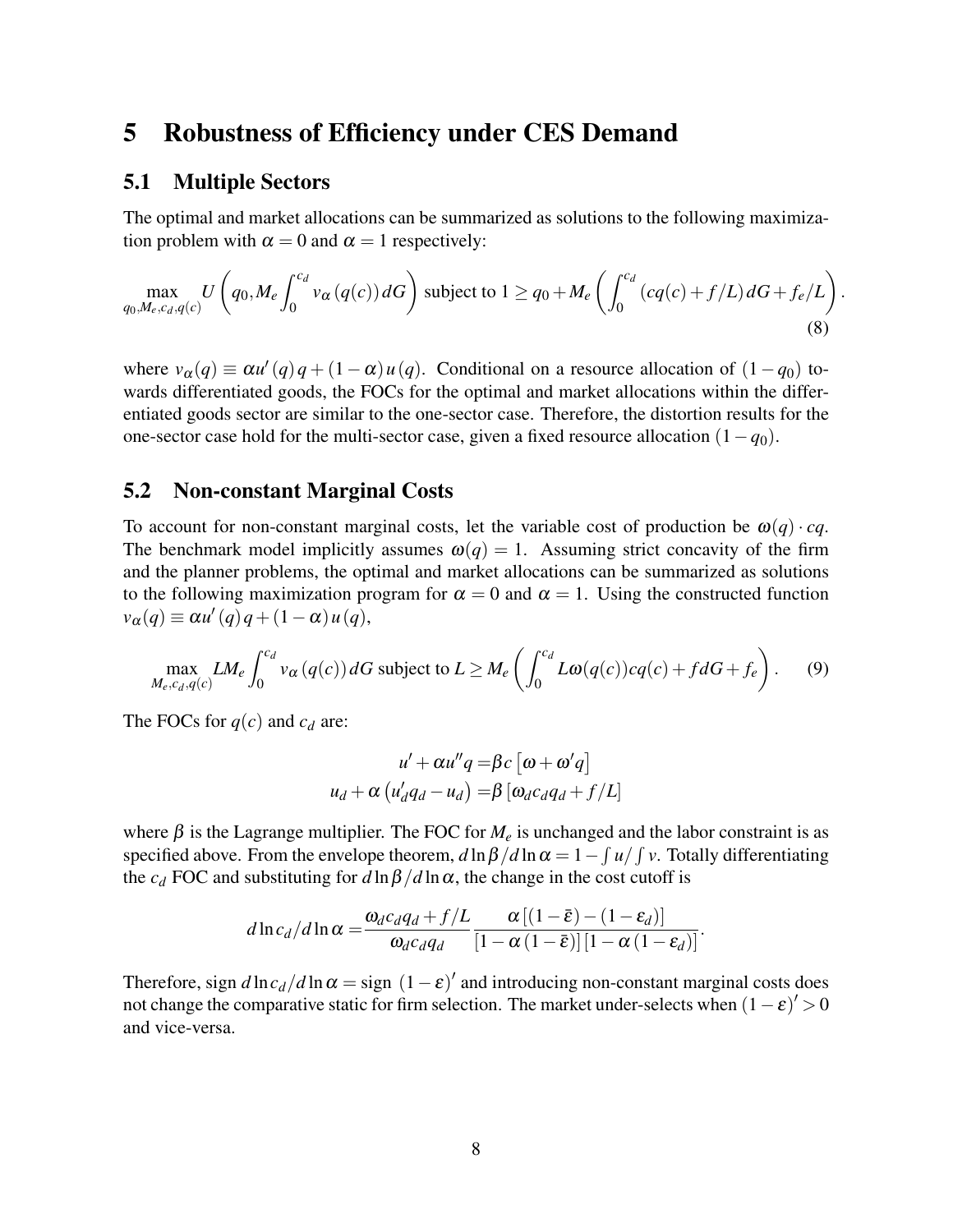The quantity allocation can be determined through the following relationship:

$$
(1 - \mu(q_{\text{mkt}}(c))) \left[ \left( \frac{u'}{\omega + \omega'q} \right)_{\text{mkt}} / \left( \frac{u'}{\omega + \omega'q} \right)_{\text{opt}} \right] = \delta/\lambda
$$

Under the earlier assumption of constant marginal costs,  $\omega + \omega' q = 1$  and the relevant relationship is  $(1 - \mu(q_{\text{mkt}}(c))) \left[ u'(q_{\text{mkt}})/u'(q_{\text{opt}}) \right] = \delta/\lambda$ . The key difference under non-constant marginal costs is that we must now examine  $h(q) \equiv u'(q)/(\omega(q) + \omega'(q)q)$ . Under the concavity assumption  $(2\omega' + \omega''q > 0)$ ,  $h'(q) < 0$  and  $d \ln q/d \ln c < 0$ . Therefore, the logic of the quantity distortion proof continues to hold.

#### 5.3 Advertising Costs

We assume advertising costs are such that the concavity of the problem is maintained in conjunction with VES demand. It may be shown that revenue maximization holds under advertising costs. Defining  $\bar{\varepsilon} \equiv \int (v/u) \cdot \frac{u_n}{\int u_n} = \int v_n / \int u_n$ , we can proceed as earlier to determine the distortions in market outcomes.

*Proof of Quantity Distortion.* The change in quantity with respect to  $\alpha$  is signd ln  $q/d \ln \alpha =$  $(-)\text{sign}[(\mu - \bar{\mu}) - (1 - \bar{\varepsilon} - \bar{\mu})]$ . For  $\mu'$ ,  $(1 - \varepsilon)' > 0$ , the sign is positive for all  $c < \bar{c}$  (where  $\bar{c}$  is such that  $\mu(\bar{c}) = \bar{\mu}$  for weighting  $un / \int undG$ ). For  $c > \bar{c}$ ,  $\mu < \bar{\mu}$  but the second term  $1-\bar{\varepsilon}-\bar{\mu}<0$ . As  $\mu$  is increasing, we will check whether the sign can be negative for  $c \to \infty$ . Using  $\sup(1-\mu) = \sup \varepsilon$ , the term in square brackets at  $c \to \infty$  is  $\bar{\varepsilon} - \sup \varepsilon < 0$ . Therefore, the market over-produces quantity for low *c* and under-produces for high *c*. For  $\mu'$ ,  $(1 - \varepsilon)' < 0$ , the argument is reversed because at  $c \to \infty$ , the term is  $\bar{\varepsilon}$  − inf  $\varepsilon > 0$ . For the misaligned case of  $\mu' > 0$ ,  $(1 - \varepsilon)' < 0$ , the sign is negative for  $c > \bar{c}$ . For  $c < \bar{c}$ , the first term and the second term are both positive, so we check the sign at  $c \rightarrow 0$ . At zero, using inf  $c \leq c_d^{\text{mkt}}$  $1 - \mu\left(q^{\text{mkt}}(c)\right) \geq \overline{\sigma}$ 

and  $\overline{\sigma} \equiv \sup_{c \leq c_d^{\text{mkt}}} \varepsilon (q^{\text{mkt}}(c))$ , the term in square brackets is  $(\mu - \bar{\mu}) - (1 - \bar{\varepsilon} - \bar{\mu}) \leq \bar{\varepsilon} - \bar{\sigma} =$  $\bar{\varepsilon}$  − sup $\varepsilon$  ≤ 0. This implies the sign is negative for all *c* and the market over-produces quantity. When  $\mu' < 0$ ,  $(1 - \varepsilon)' > 0$ , the sign is positive for  $c > \bar{c}$ . For  $c < \bar{c}$ , the first term and the second term are both negative, so we check the sign at  $c \to 0$ . At zero, using sup  $1 - \mu \left( q^{mkt}(c) \right) \le \underline{\sigma}$ 

 $c \leq c_d^{\text{mkt}}$ and  $\inf_{c \leq c_d^{\text{opt}}} \varepsilon (q^{\text{opt}}(c)) \equiv \underline{\sigma}$ , the term in square brackets is  $(\mu - \bar{\mu}) - (1 - \bar{\varepsilon} - \bar{\mu}) \geq \bar{\varepsilon} - \underline{\sigma} =$  $\bar{\varepsilon}$  − inf  $\varepsilon$   $\geq$  0. This implies the sign is positive for all *c* and the market under-produces quantity. We conclude that the quantity misallocation is similar to the baseline model.

*Proof of Productivity.* As earlier, signd  $\ln c_d / d \ln \alpha = \text{sign}(1 - \varepsilon)'$ . Since  $dc_d / d\alpha \geq 0$  when  $(1 - \varepsilon)^{7} \ge 0$ , the market under-selects for  $(1 - \varepsilon)^{7} > 0$  and over-selects in the other case. The bias in firm selection is similar to that for the baseline model.

*Proof of Advertising.* The change in advertising is

$$
\frac{d \ln n}{d \ln \alpha} = \frac{1-n}{\beta n} \frac{1}{1 - v_{\alpha}' q / v_{\alpha}} \frac{\alpha ((1-\bar{\varepsilon}) - (1-\varepsilon))}{(1 - \alpha(1-\bar{\varepsilon})) (1 - \alpha(1-\varepsilon))}.
$$